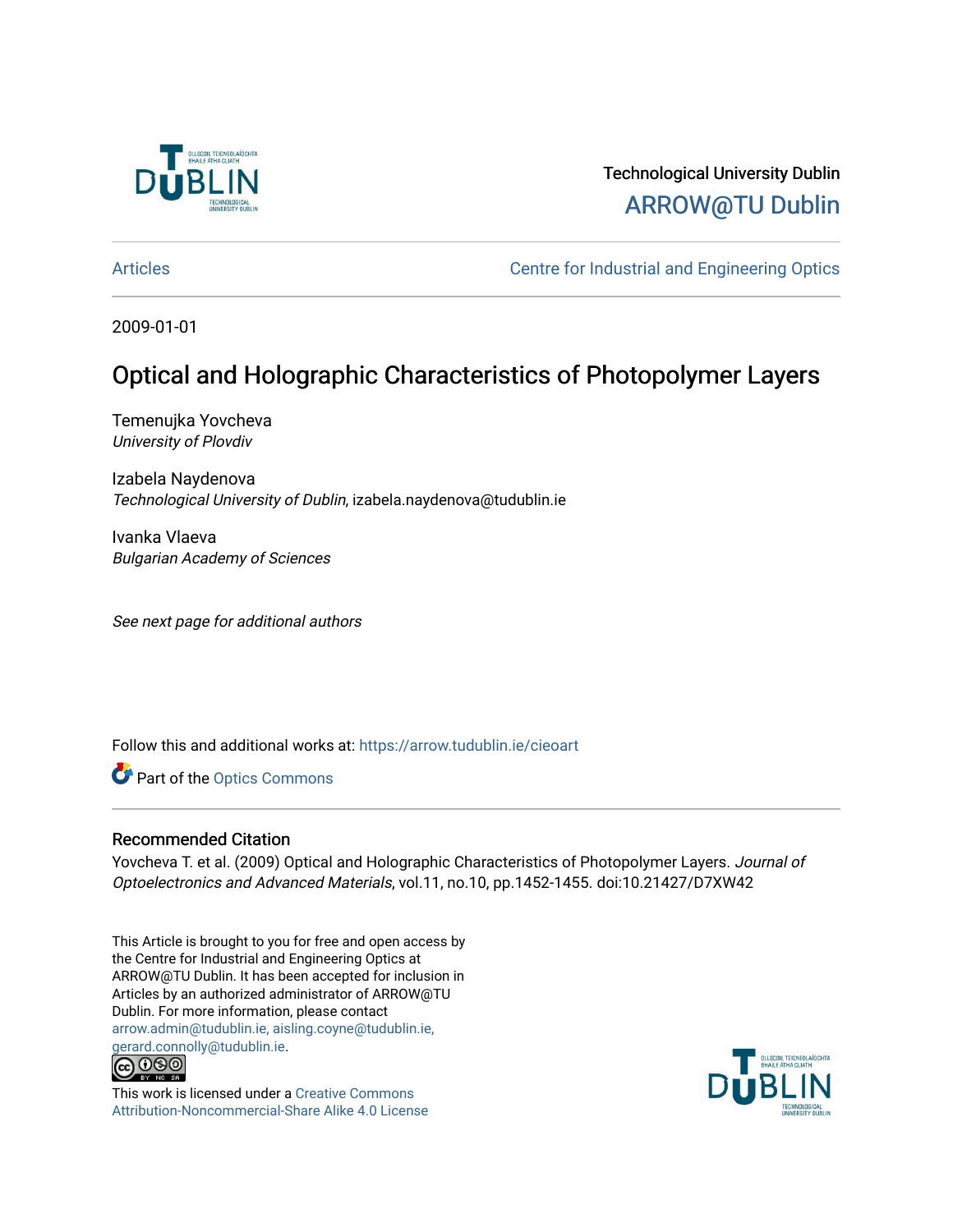# Authors

Temenujka Yovcheva, Izabela Naydenova, Ivanka Vlaeva, Suzanne Martin, Vincent Toal, and Simeon Sainov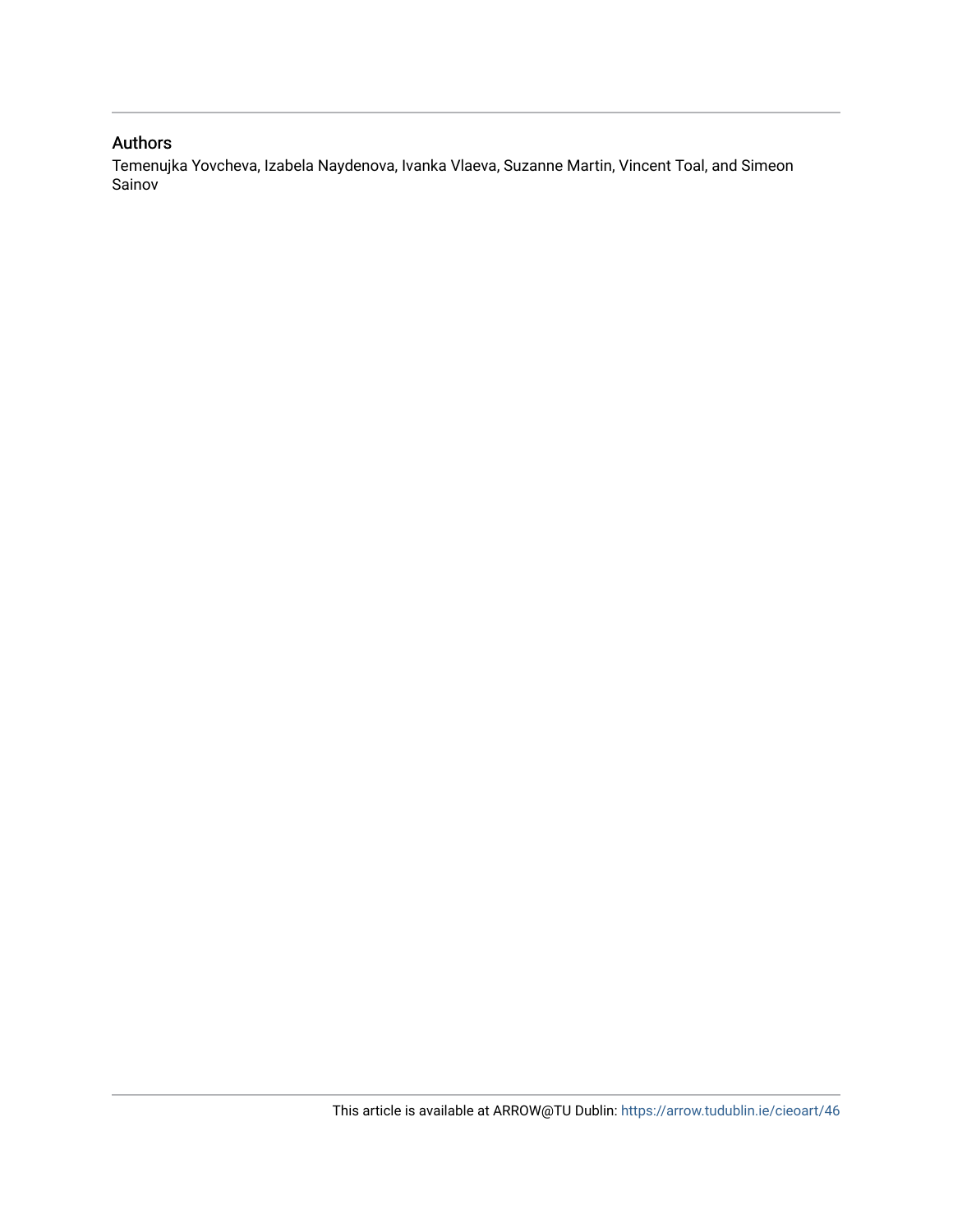## **Optical and holographic characteristics of photopolymer layers**

T. YOVCHEVA, I. NAYDENOVAª, I. VLAEVAʰ, S. MARTINª, V. TOALª, AND <u>S. SAINOV</u>ʰ

*Department of Experimental Physics, University of Plovdiv "Paissi Hilendarski", 24 Tzar Assen Str. 4000, Plovdiv, Bulgaria.* 

<sup>a</sup> Centre for Industrial and Engineering Optics, School of Physics, Dublin Institute of Technology, Dublin 8, *Ireland* 

*<sup>b</sup>Central Laboratory of Optical Storage and Processing of Information, Bulgarian Academy of Sciences, Bl. 101, Acad. G. Bonchev Str., 1113 Sofia, Bulgaria* 

*Corresponding author's e-mail: ssainov@optics.bas.bg*

In the present work the optical and holographic characteristics of acrylamide-based photopolymer layers are studied. For the first time the refractive index change of a liquid acrylamide photopolymer due to exposure at 532 nm is obtained using a critical angle laser micro-refractometer. The 30 µm thick solid photopolymer films are prepared by casting on glass substrates. Bragg holographic gratings with spatial frequencies of 710 mm<sup>-1</sup>, 1050 mm<sup>-1</sup> and 1600 mm<sup>-1</sup> are recorded using a diode laser operating at 532 nm wavelength. The diffraction efficiency dependence on the exposure energy is investigated. The obtained results are compared with the Stetson holographic recording method, where two gratings are simultaneously recorded in the same location with spatial frequencies  $2020$  mm<sup>-1</sup> and  $3670$  mm<sup>-1</sup>, using a totally reflected reference wave from the airphotopolymer interface. Despite the fact that in the second method the two gratings share the same dynamic range, higher diffraction efficiencies are observed.

(Received \*\*\*\*\*; accepted \*\*\*\*\*\*\*.)

*Keywords*: Photopolymers, Refractive index, Holography

## **1. Introduction**

Photopolymers have found application in holographic sensors [1, 2], holographic data storage [3, 5], fabrication of holographic optical elements [6], security holograms [7], electrooptical switchable devices [8], and also some nonimaging applications such as adhesives, coatings and inks [9]. Because the lasers and the optical systems for work in the UV are very expensive, the majority of the photopolymers have been designed to respond to visible light. The basic formulation of the dry photopolymer system contains photoinitiator and monomer that are dispersed in a binder matrix. In the investigated acrylamidebased photopolymer system photoinitiation is a two step process. Upon illumination of the photopolymer with light of appropriate wavelength the sensitizing dye absorbs a photon and reacts with an electron donor to produce free radicals (initiation step). These initiate polymerization where the light was absorbed. Chain propagation or termination follows the initiation. Currently accepted models describe the recorded pattern formation as a result of changes in the density and

\_\_\_\_\_\_\_\_\_\_\_\_\_\_\_\_\_\_\_\_\_\_\_\_\_\_\_\_\_\_\_\_\_\_\_\_\_\_\_\_\_

the molecular polarizability, which accompany the polymerization. The models [10-12] predict that the key factor controlling the dynamics and final properties of the recorded hologram (refractive index space profile and modulation) is proportional to the ratio of polymerization rate and monomer diffusion rate. Both parameters are strongly dependent on the nature of the photopolymer system and having separate information about the diffusion and polymerization rates is important for the optimization of the photopolymer system. We have previously characterized the monomer and short polymer chains diffusion rates at the initial stage of holographic recording in acrylamide basephotopolymers [13] and also the polymerization rate during homogeneous illumination utilising Raman spectroscopy [14]. In the present investigation we have focused our attention on the characterization of the polymerization rate by determination of the photoinduced changes of the surface refractive index during homogeneous illumination and polymerization. The surface refractive index is measured at 532 nm wavelength by a laser refractometer. The properties of the holographic recording using two different geometries are also characterised and compared.

Paper presented at the International School on Condensed Matter Physics, Varna, Bulgaria, September 2008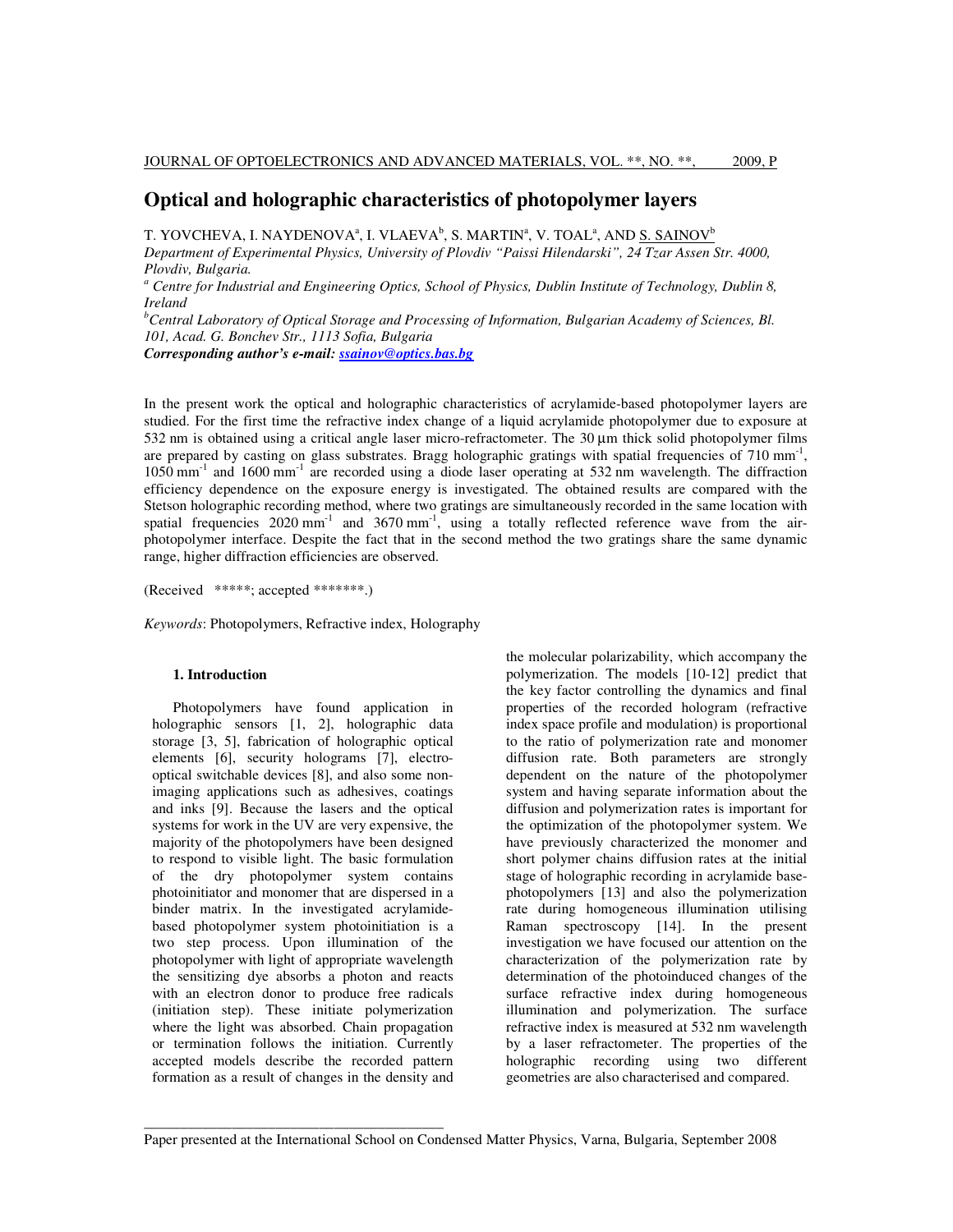### **2. Experimental details**

#### **2.1. Sample preparation**

A stock unsensitised photopolymer solution was prepared by mixing 2.4 g of acrylamide, 0.75 g of N,N'methylene bisacrylamide, 4.5 ml of triethanolamine and 52.5 ml of (10 wt.% PVA stoke solution). Erythrosine B stock solution of 0.11 % w/v concentration was prepared by adding 0.11 g of dye into 100 ml distilled water. In order to prepare sensitised layers, 5ml of photopolymer stoke solution were mixed with 07 ml and 1 ml of dye stock solution resulting in dye concentrations of 0.7 wt.% and 1 wt.% respectively. For surface refractive index measurements liquid layers were prepared by depositing 0.3 ml on a glass slide. The solid layers were obtained by casting 0.3 ml on microscopic slides and dried for 24 hours in dark.

#### **2.2. Optical measurements**

The transmission spectra of the solid samples were measured with 0.01 % experimental uncertainty in the 400 nm - 800 nm spectral region with a Cary 5E spectrophotometer. The refractive index (RI) was measured with the laser microrefractometer at 532 nm, i.e. in the absorption band. The method was earlier described in details in [15, 16]. Briefly, the determination of the critical angle is carried out with the help of a metal grating allowing observation if total internal reflection at the prism/photopolymer layer interface occurs. The photopolymer layer is located between a high refractive index  $(n_p > 1.5)$  prism and the grating. At lower incidence angles the laser beam is transmitted through the sample and the grating, and a diffraction pattern is observed. At critical angle incidence, total internal reflection occurs, no beam passes through the grating and the diffraction pattern disappears. The experimental uncertainty mainly depends on the accuracy of the goniometer used - a accuracy of the goniometer used - a<br>
"Microcontrole" rotary stage with 1 arcmin rotary stage with 1 arcmin resolution. With this experimental refractometer the RI was measured with  $\pm 0.0002$  experimental uncertainty for liquid samples, and  $\pm 0.0005$  for solid samples, respectively.

### **2.3. Holographic recording set-up**

As illustrated in Fig.1, a symmetrical two-beam interference set-up was used for holographic grating recording in Bragg regime with three different angles  $2\theta - 21.7^\circ$ ,  $32.24^\circ$  and  $50.33^\circ$ between the recording beams of light. The

corresponding spatial frequencies were  $710 \text{ mm}^{-1}$ , 1050 mm<sup>-1</sup>, and 1600 mm<sup>-1</sup>. A low-intensity He-Ne laser was employed as a read-out beam to monitor the buildup dynamics of the grating during the holographic recording.



*Fig. 1. Holographic setup: 1- beam expander; 2- beam splitter; 3-mirrors; 4-photopolymer; 5-powermeter; 6-computer; 7-glass prism* 

The total laser beams' intensity was  $10mW/cm^2$ . Two high spatial frequency gratings were simultaneously recorded in Stetson regime, using the holographic setup [17], presented in the inset of Fig.1. The reference beam was totally reflected from the photopolymer - air interface at the  $65^\circ$  incidence angle. The object beam was incident normally on the photopolymer. Transmission and reflection gratings were simultaneously recorded with spatial frequencies  $2020 \text{ mm}^{-1}$  and  $3670 \text{ mm}^{-1}$ , respectively.

#### **3. Results and discussion**

The transmission spectra for 0.7 wt% and 1.0 wt% dye concentration are presented in Fig.2.



*Fig. 2. Transmission spectra dependence on the dye concentration*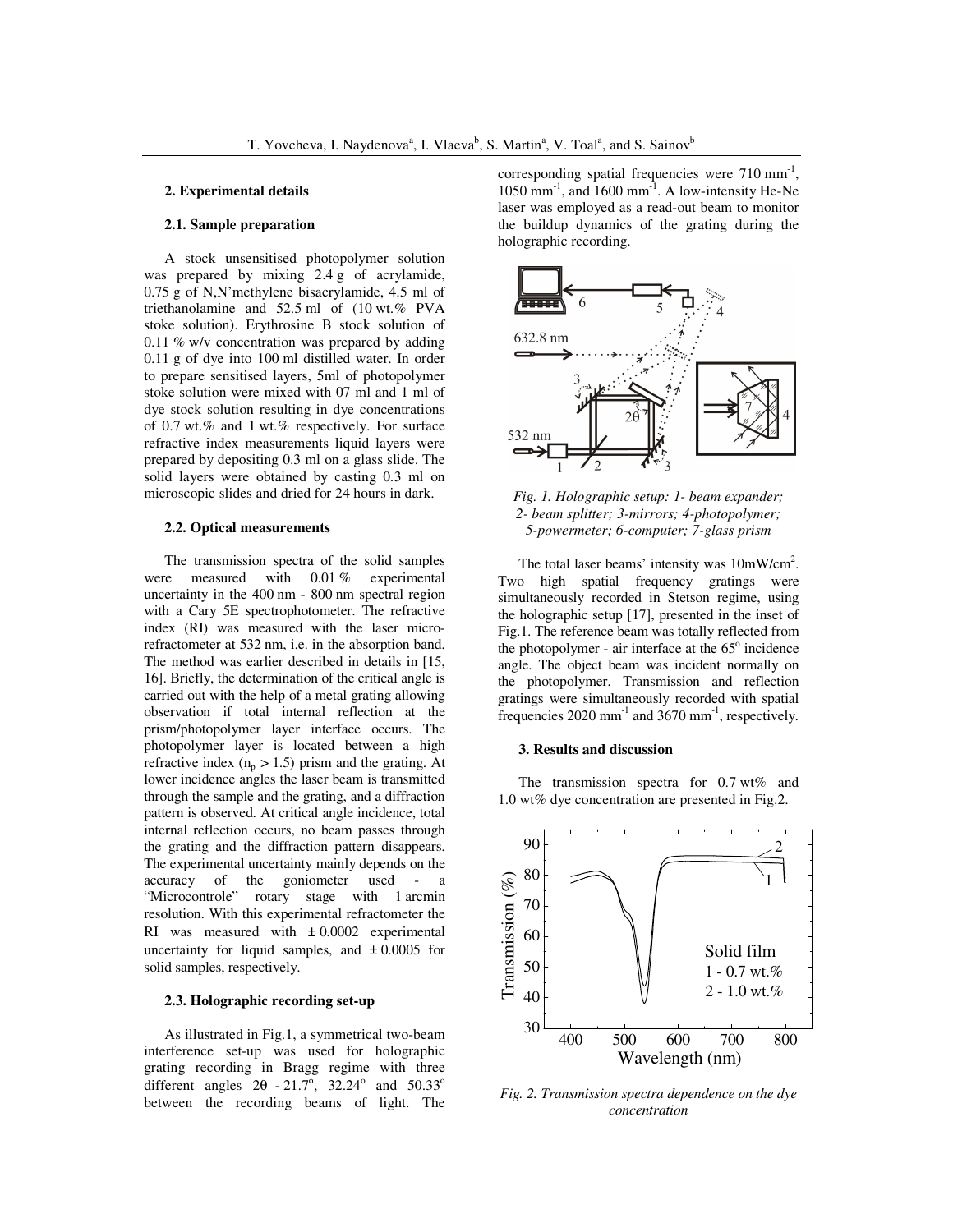The photopolymer is optimised for recording at 532 nm and the sensitizer (Ertythrosine B) has maximum absorption at 535 nm.

The results of RI measurements of liquid photopolymer layers characterized by different dye concentrations after delivery of exposure at 532 nm are presented in Fig. 3. It is seen that, as could be expected, the RI increases after illumination.



*Fig. 3. Evolution of the refractive index of liquid layers versus exposure* 

Starting from  $RI = 1.3632 \pm 0.0002$ , for the both cases the RI increases without delay and achieves different saturated values at different exposure levels, depending on the dye concentration. Despite the 0.3 wt% difference in dye concentration, the saturated RI values for 1 wt% are about 0.001 higher revealing that this dye concentration provides more efficient polymerization and larger RI change.

Quite different is the RI dependence on exposure for the solid films, illustrated in Fig. 4.



*Fig. 4. Evolution of the solid film's refractive index versus exposure* 

For the dye concentration 0.7 wt% threshold exposure 30 mJ/cm<sup>2</sup> is observed and 45 mJ/cm<sup>2</sup> for

1 wt%. The RI saturation exposure 60 mJ/cm<sup>2</sup> for  $0.7$  wt% is the same for the film and the liquid layer. The results of the RI investigations are summarized in Table1.

Refractive index difference is:

$$
\Delta RI = RI_{E=0} - RI_{E=E_{saturation}} \tag{1}
$$

| Table 1. Summarized results from the refractive |  |
|-------------------------------------------------|--|
| <i>index measurements</i>                       |  |

| Sample       | $\mathop{\rm C{}}\limits_{\simeq\atop\simeq\atop\simeq\atop\simeq\simeq}$ | $E_{\text{saturation}}$<br>mJ/cm <sup>2</sup> | Saturated<br>RI,<br>$±2.10^{4}$<br>$(\pm 5.10^{4})^*$ | $\Delta$ RI |
|--------------|---------------------------------------------------------------------------|-----------------------------------------------|-------------------------------------------------------|-------------|
| Liquid layer | 0.7                                                                       | 60                                            | 1.3664                                                | 0.003       |
|              | 1                                                                         | 75                                            | 1.3677                                                | 0.004       |
| Solid film   | 0.7                                                                       | 60                                            | 1.5096*                                               | 0.010       |
|              |                                                                           | 105                                           | $1.5105*$                                             | 0.011       |

The observed differences in the RI dependence on the exposure and dye concentration for liquid formulations and solid films can be explained having in mind that penetration depth in the total internal reflection is about 1  $\mu$ m [18].



*Fig. 5. Diffraction efficiency dependence on exposure* 

Near the boundary between glass prism and liquid phase the surface tension is smaller, compared with the surface tension at the glass substrate - film boundary. In this case the RI change